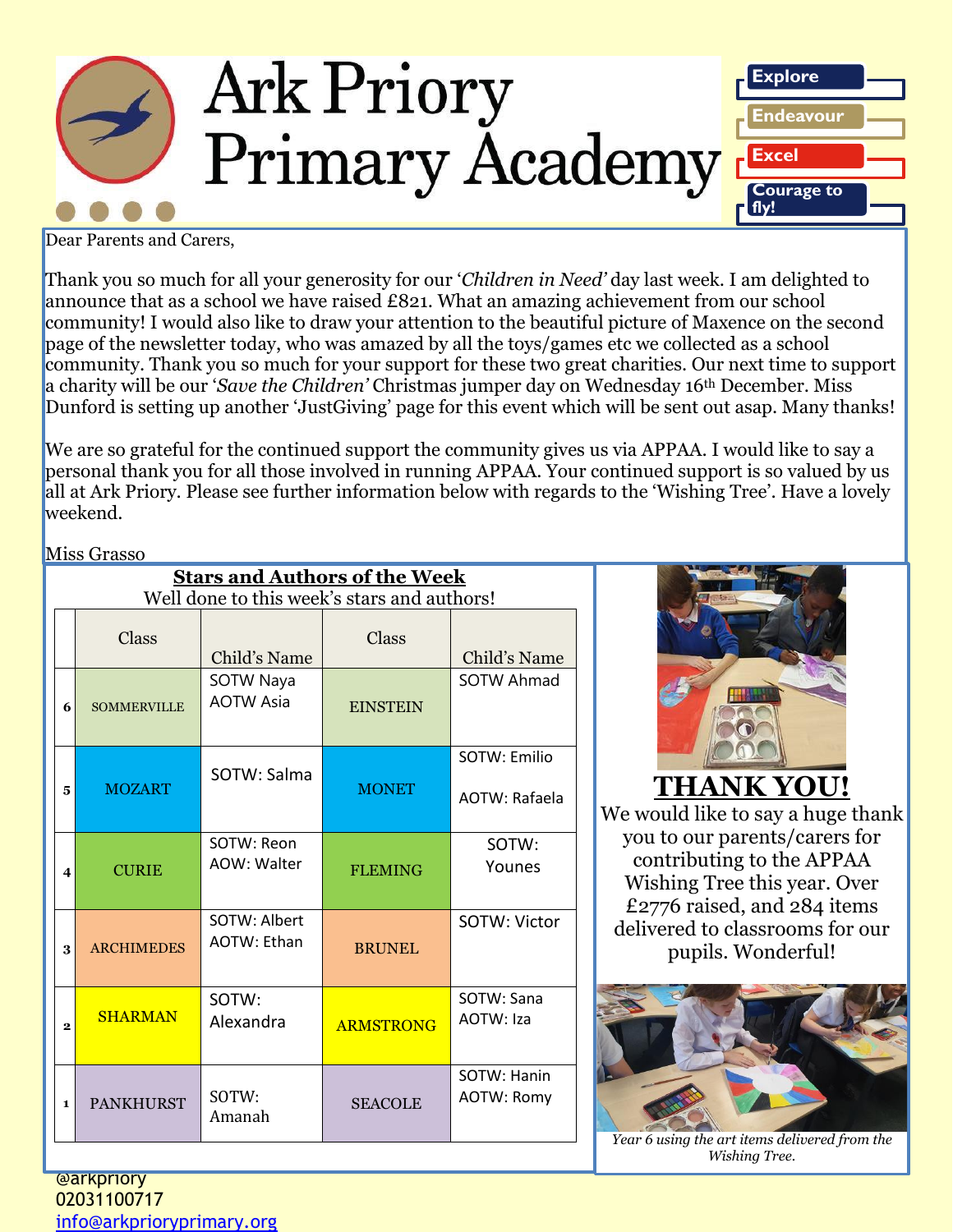# **Festive Events at Ark Priory in December**

The festive season is going to be a little different this year due to the current restrictions, but we are still planning to do some special events that parents/carers can join us for!

## **Dates for your diary:**

### Early Years Nativity Plays on Zoom - *Live!*

| Shackleton           | $17th December* (New date)$ 9.30am |        |
|----------------------|------------------------------------|--------|
| Henson               | $15th$ December                    | 9.30am |
| Nursery 15A & 30H    | 16 <sup>th</sup> December          | 9.45am |
| Nursery $15B \& 30H$ | 16 <sup>th</sup> December          | 2.30pm |

Zoom links will be sent via email to parents on Monday 14th December 2020.

#### Festive Sing-a-long event

#### **Years 1 – 6 on Wednesday 16th December at 9.15am**

Link to be sent to parents via 'Teams Live' to join us! (Fingers crossed that we do not have any technical difficulties!)

#### For pupils:

Festive Extravaganza Day on **Wednesday 16th December.**

Pupils will be encouraged to wear a Christmas jumper on this day. We will be taking part in the *'Save the Children'* Christmas jumper day on this day and not the advertised 11th December. They will also have our usual special Christmas lunch. In the afternoon, classes will receive a 'party box' sponsored by APPAA which will contain arts and crafts, a Christmas quiz and other things to have a special afternoon!

## **Parent Virtual Meetings**

Due to the success of our parent information virtual Zoom session last term, we are planning to hold further meetings like this in December.

In order to provide more opportunity for better discussion, we are planning to hold them in year groups as below on **Tuesday 8th December:**

| <b>EYFS</b>  | 9am-9.30am       |
|--------------|------------------|
| Year $1 & 2$ | $9.30am - 10am$  |
| Year $3 & 4$ | $10am - 10.30am$ |
| Year $5 & 6$ | $10.30am - 11am$ |

Our Chair of Governors, Claire Dacam will be joining us to explain the role of the governors at Ark Priory.





Meet Flo (here with Maxence), play specialist at GOSH who took all the toys this morning. She was super happy and grateful for the generosity of the Ark Priory community. She will take some of the toys for the ward she works in (paediatric intensive care unit) and give the rest to her colleagues on the other wards. Thank you again so much to all of you for your help and generosity. THANK YOU!

*Ark Priory Primary Academy is committed to safeguarding and equality* 

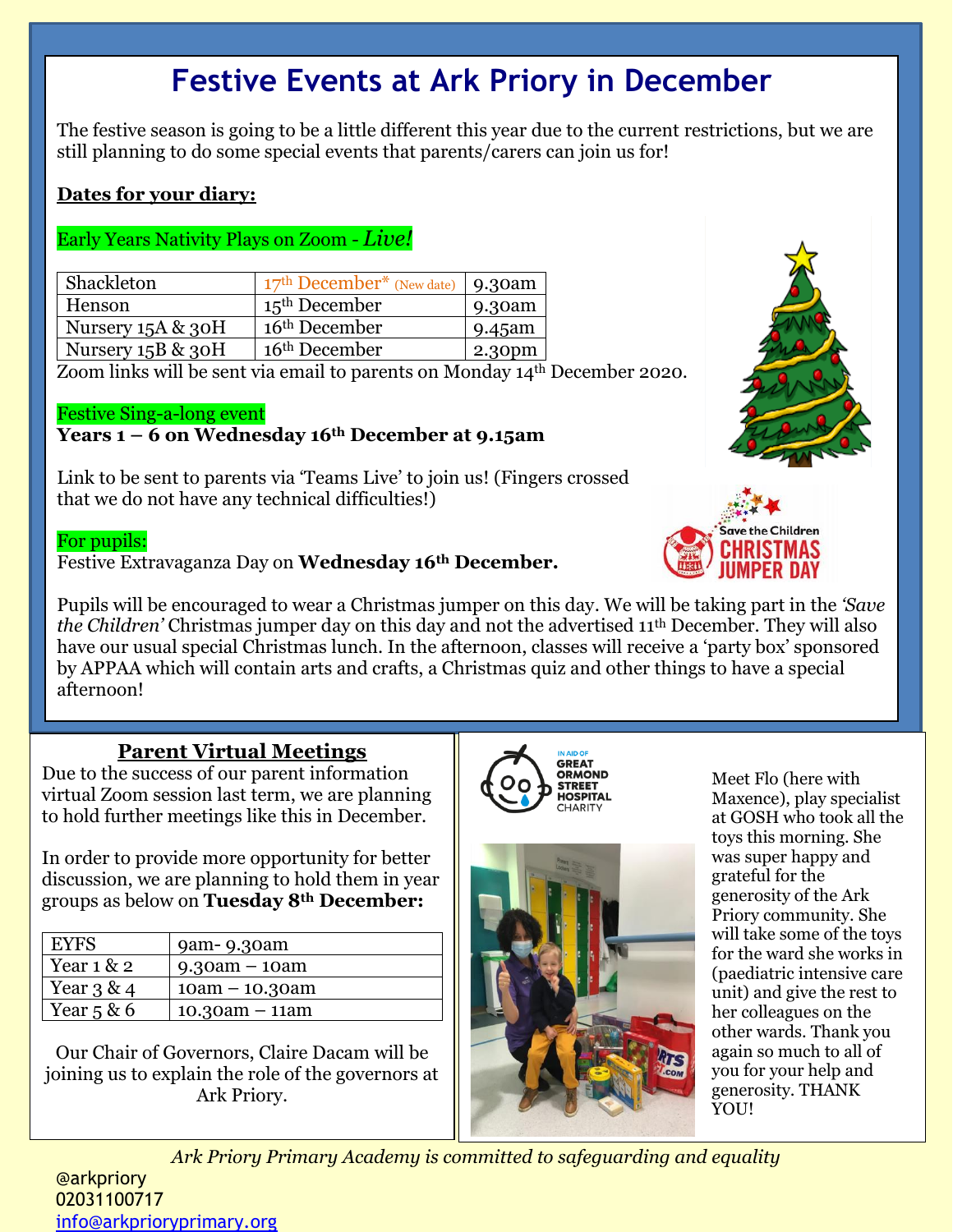# **What are we learning next week?**

| <b>Nursery</b>    | Our book of the week will be The Three Little Pigs. The classroom will be transformed into<br>brick, wood and straw houses for roleplaying the story. The children will develop their<br>planning and construction skills to build the best houses in different materials, create little<br>piggy collages in the creative area and count how many bricks we need in maths.                                                                                                          |
|-------------------|--------------------------------------------------------------------------------------------------------------------------------------------------------------------------------------------------------------------------------------------------------------------------------------------------------------------------------------------------------------------------------------------------------------------------------------------------------------------------------------|
| Reception         | Next week we will be reading the story The Gingerbread Man. For literacy we will also be<br>looking at the ingredients needed to make a delicious gingerbread man. For maths, we will be<br>consolidating shapes.                                                                                                                                                                                                                                                                    |
| Year <sub>1</sub> | English: We are reading a new story called The Wooden Camel by Wanuri Kahiu. We will be<br>learning about camels and where they are from. We will be labelling their body parts and<br>learning how to write facts about camels.<br>Maths: Next week we are learning about odd and even numbers and recapping the make ten<br>strategy.<br>Other: We are discussing which toys parents and grandparents played with and we are<br>learning over the rainbow in our music assemblies. |
| Year <sub>2</sub> | In Maths, we will be learning how to measure lengths in centimetres.<br>In English, we will be writing instructions about how to grow a beanstalk.<br>In History, we will be learning about why the fire spread so quickly.                                                                                                                                                                                                                                                          |
| Year <sub>3</sub> | In English pupils will be writing their own story with the same plot of Stig of the dump but<br>their own characters and setting. In Maths, they will be continuing to add three digit<br>numbers with and without regrouping using column addition method. In History, pupils will<br>be exploring the Bronze age to compare and contrast the lives of people during this period to<br>those in the Stone age.                                                                      |
| Year <sub>4</sub> | Year 4's learning for next week: In Maths we will investigate patterns in multiplication. In<br>English we will make our own Roman sandals and write instructions about them; in<br>Reading, Varjak will be developing the skills Jalal has been teaching him and his friendship<br>with Holly and Tam.                                                                                                                                                                              |
| Year <sub>5</sub> | Next week in Maths, we are going to explore long multiplication and divisions with greater<br>numbers. In English we are starting to study a new genre : recounts. In History, we will learn<br>about what life was in Viking Britain. In PE, we will build a routine using the jumps and rolls<br>we have been practising over the last two weeks and perform in front of our classmates!                                                                                           |
| Year <sub>6</sub> | Year 6 are focusing on negative numbers and fractions in maths. In English, they are<br>continuing to read 'Holes' and write an inspired narrative writing in English which will be<br>published on the computer.                                                                                                                                                                                                                                                                    |

# Ealing Parent/Carer Survey

Ealing Parenting Service has been working exceptionally hard since the first lockdown earlier this year to bring families as many useful parenting workshops, classes, support, advice and guidance as possible working to help with existing and new parenting challenges.

It is essential in these hard times to understand exactly what challenges parents are facing with their children of all ages. They have prepared a five minute survey <https://www.surveymonkey.co.uk/r/QBRVQJZ> to gather feedback from parents as to what more they can provide to best meet their needs. They want to ensure that the limited resources they have and the team at Ealing Parenting Service are directed towards the exact help and support parents need. Thank you!

*Ark Priory Primary Academy is committed to safeguarding and equality*  @arkpriory 02031100717 [info@arkprioryprimary.org](mailto:info@arkprioryprimary.org)